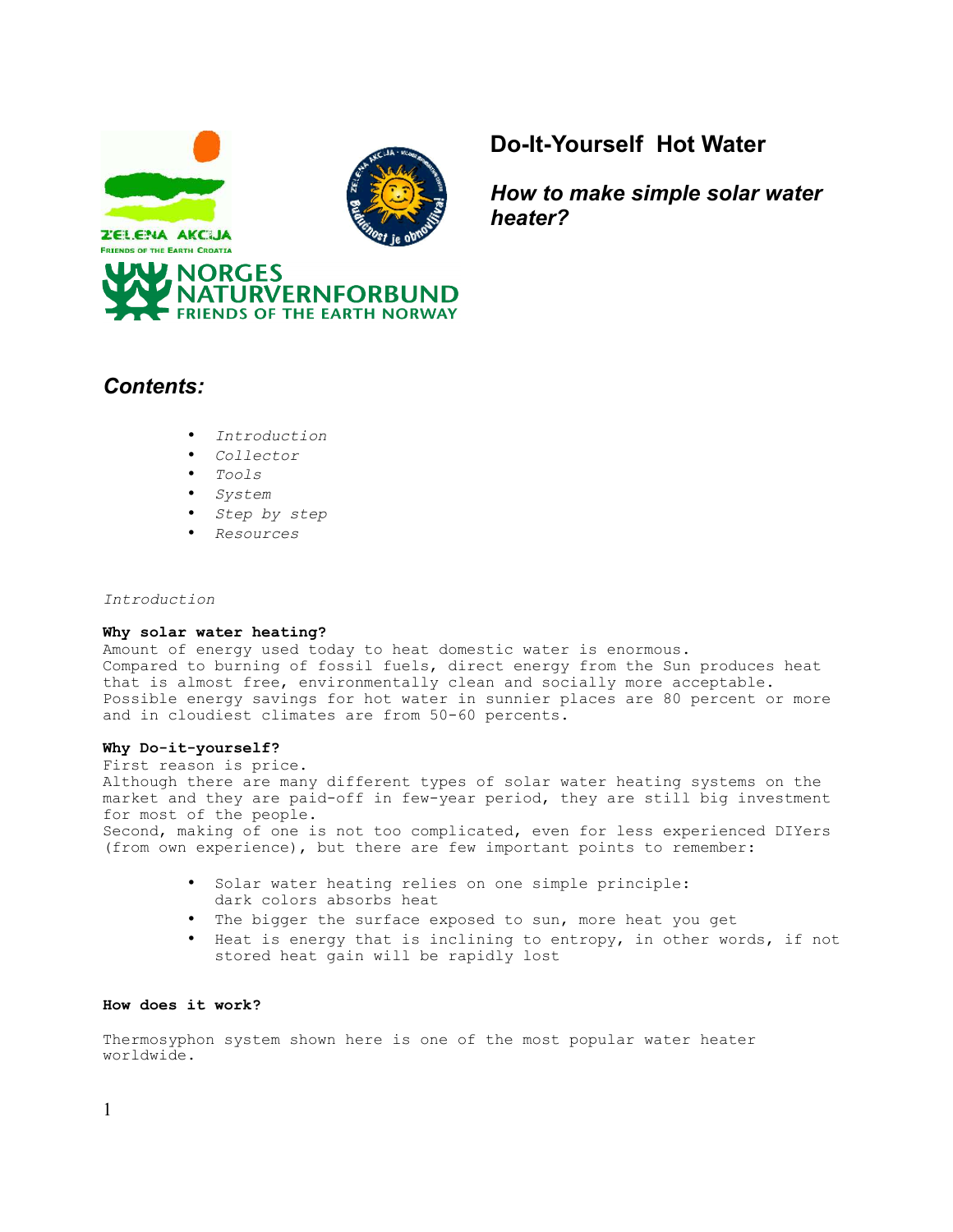

#### **Picture 1.**

They are easily recognizable by the fact that the water reservoir (tank) must be located directly above the collector.

Thermosyphon systems work on the principle of heat rising. In so-called openloop system (for non-freezing climates only), the potable water enters the bottom of the collector and rises to the tank as it warms. If tank is well insulated there will be less heat loss when there is no sun.

Heart of the system, solar collector shown below, works on the simple principle of heat absorption. It consist of network of pipes through which water is heated. On a typical summer day (sunny and warm) the fluid in the collector reaches 60-80°C. On a clear winter day (sunny and cold) it can reach 50-65°C. When is cloudy and warm it can reach 20-30°C, and on a cloud and cold day 10-15°C. As long as temperature in the collector is greater than that of your incoming cold water (10°C) your solar hot water is saving you energy.



## *Collector*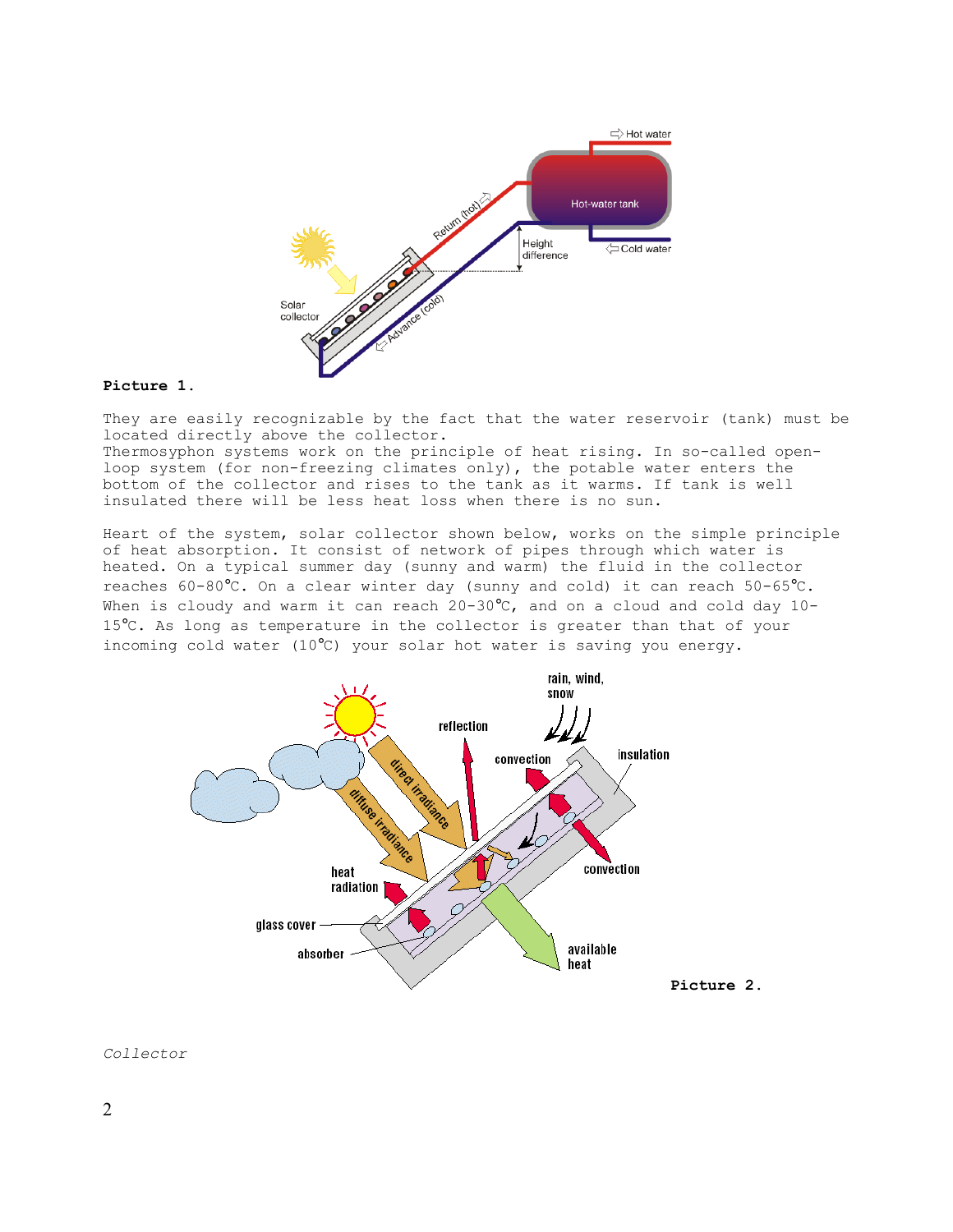It consist of 4 main pieces put in the wood box, attached from back up:

- I) Aluminum plate (back)<br>II) Wooden frame + insula
- Wooden frame + insulation (mineral wool)
- III) Copper pipe matrix with attached aluminum plates so called "clip-fins"<br>IV) Glazing cover Polycarbonate plate (front) Glazing cover - Polycarbonate plate (front)
	- See picture 4.

Materials and tools needed

|                                     | Dimenzions       | Pieces         |
|-------------------------------------|------------------|----------------|
| Wood pieces                         | 2000x100x20 mm   | $\mathcal{L}$  |
| Wood pieces                         | 1000x100x20 mm   | 3              |
| Wood pieces                         | 2000x30x7 mm     | 3              |
| Wood pieces                         | 2000x10x10 mm    | $\overline{2}$ |
| Aluminium plate                     | 2000x1000x0,5 mm | $\overline{2}$ |
| Twin wall polycarbonate plate       | 2000x1000x4 mm   | $\mathbf{1}$   |
| Aluminium foil                      | 2000x1000 mm     | $\mathbf{1}$   |
| Copper pipes, $\varnothing$ 22      | 2000 mm          | $\mathbf{1}$   |
| $\varnothing$ 15                    | 1900 mm          | 5              |
| Copper fittings                     | $T$ 22/15/22 mm  | 8              |
| Copper fittings                     | "knee" $22$ mm   | $\overline{2}$ |
| Copper reduction                    | $22/15$ mm       | $\overline{2}$ |
| screws for wood                     | 80x6 mm          | 20             |
|                                     | $20x4$ mm        | 100            |
| Mineral wool, insulation            | 2000x1000x50 mm  | $\mathbf{1}$   |
| Black mat colour for metal + primer | 750ml            | $\mathbf{1}$   |
| Wood protection paint               | 750ml            | $\mathbf{1}$   |
| Plastic holder for pipe Ø22         |                  | $\overline{2}$ |
| Silicone mastic                     | 1 tube           | $\mathbf{1}$   |
| Wood glue                           | 750q             | $\mathbf{1}$   |
| Soldering alloy                     | 1 roll           | $\overline{1}$ |
| Cleaning paste for soldering        | 1 tube           | 1              |

Using all these things we will obtain a 2 square meter solar collector ready to be installed.

Tools

|                                        | pieces                                                                                                                                                          |
|----------------------------------------|-----------------------------------------------------------------------------------------------------------------------------------------------------------------|
| Screwdrivers, $+$ & -                  | $\mathcal{D}_{\mathcal{A}}^{\mathcal{A}}(\mathcal{A})=\mathcal{D}_{\mathcal{A}}^{\mathcal{A}}(\mathcal{A})\mathcal{D}_{\mathcal{A}}^{\mathcal{A}}(\mathcal{A})$ |
| Hand woodsaw (or small electric one)   |                                                                                                                                                                 |
| Portable electric drill                | 1                                                                                                                                                               |
| Drill for metal = $4 \text{ mm}$       |                                                                                                                                                                 |
| Drills for wood = $3.5$ , 7, 22 mm     | 1 pcs each                                                                                                                                                      |
| Sand paper                             | 10 sheets                                                                                                                                                       |
| Soldering lamp                         | 1                                                                                                                                                               |
| Scissors for metal                     |                                                                                                                                                                 |
| Hammer                                 |                                                                                                                                                                 |
| Rubber hammer                          | 1                                                                                                                                                               |
| Bending tool for alu sheet, see below! | 1                                                                                                                                                               |
| Paint brush                            | $\mathcal{D}$                                                                                                                                                   |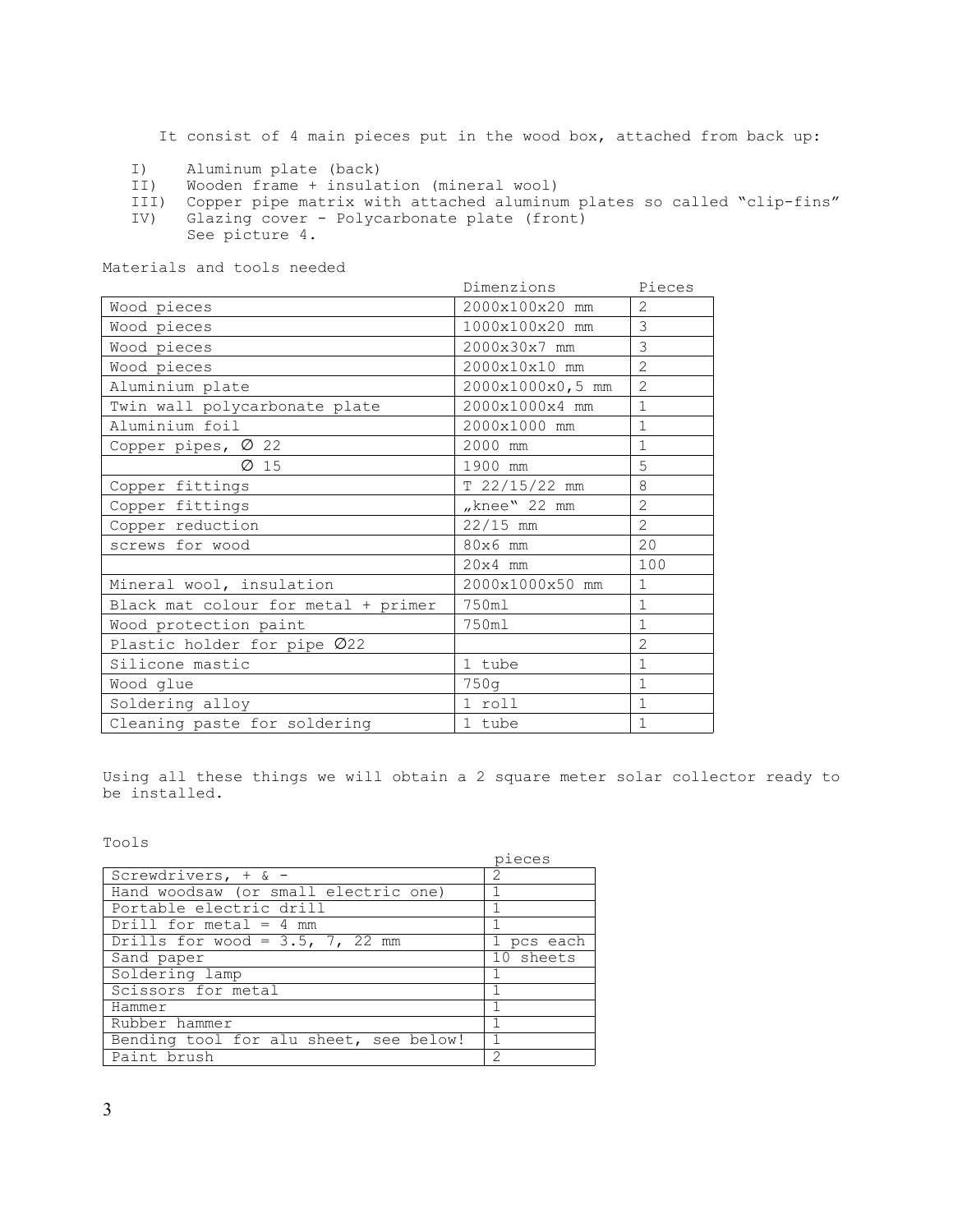| Copper pipe cutter or saw for metal |  |
|-------------------------------------|--|
| Cutter                              |  |
| Riveting tool                       |  |
| Working gloves                      |  |
| Tape measure                        |  |

#### **Bending tool**

It is used to bend the alu-plates so they can fit on the pipes and transfer heat with bigger surface. Needed materials are:

Steel rectangular profile 50x50, 2mm thick = 2 pcs. of 650mm long Steel rectangular profile 30x30, 2mm = 2 pcs. of 120mm long, for stands. Metric screws  $50x6mm = 4 pcs.$ Hard wood (oak)  $600x120x25mm = 1pcs$ .





**3.**

Tool can be assembled in few minutes if all these materials are provided. Once You have this tool you

can use it for future DIY collectors or lend it Your neighbor!

50 mm

 **Picture**

## Step by step

Most important pre-phase is to calculate and to measure parts. If the outer measures of the collector are 2x1 meter, inside box measures will be decreased by thickness of the wood pieces.(Maybe you cannot find exactly 2cm thick wood)

Depending on collector box inside measures, calculate copper matrix and alu clip-fins (later painted black mat to absorb heat). Make copper matrix that way distances between vertical pipes (15mm) are equal. That way you will have 5 alu clip fins in horizontal line and 3 in vertical line, total of 15.

So, if the inside measures are 196x96cm (2cm thick timber), copper matrix with attached clip-fins should be just big enough to fit into collector box.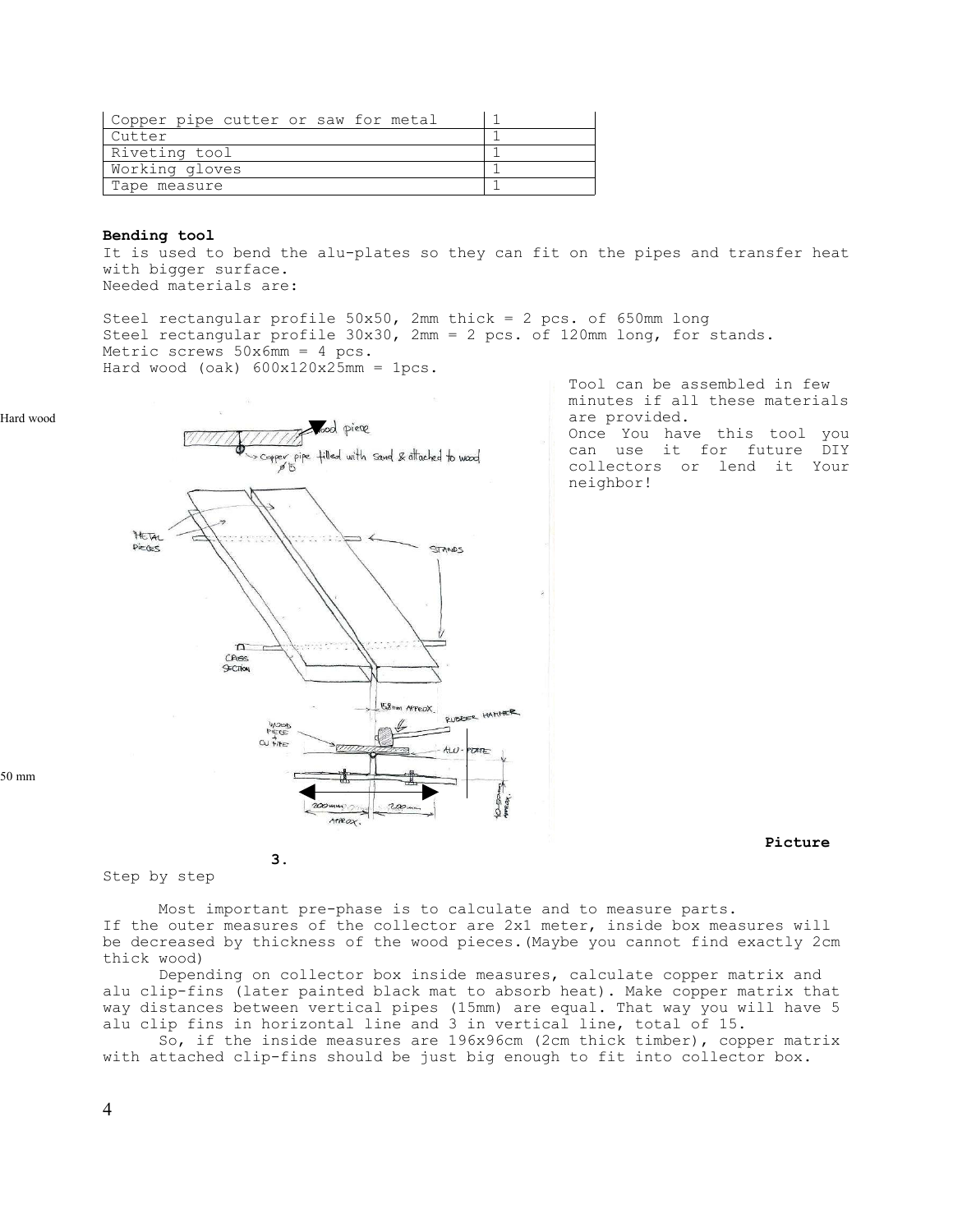Measure how much pipe is entering the fitting (calculation is shorter for this amount), and dimensions of the fittings, and leave 2 cm on the top and bottom for the plastic pipe holder (measure it too).

First do the sketch with all measures and than start to cut the pipes. When measuring the dimensions of the clip fins (3 per each pipe), calculate the bent part (half circle around pipe 15, see step 4).

So, clip fin width should be increased by difference between half circle (O/2) and diameter of the pipe 15mm. By formula  $0=2r\prod$ , it comes out:  $O = 2 \times 0,75 \times 3,14 = 4,71$ cm

 $O/2 = 2,35cm$ 

#### $\Delta = 2,35 - 1,5 = 0,85$  cm

Lengths of the clip fins will be according to the distance of the vertical pipes when it is fixed and soldered in the matrix.(from T fitting to T fitting) For vertical pipes use 15mm, and for horizontal 22mm (standard). Fittings used are Copper T-part 22/15/22 and two diagonally situated are kneefittings + reduction 22/15.

Polycarbonate will be 96 cm wide(inside measure) and should be 10 cm over the bottom edge of the box. That way water does not collect and rot the box.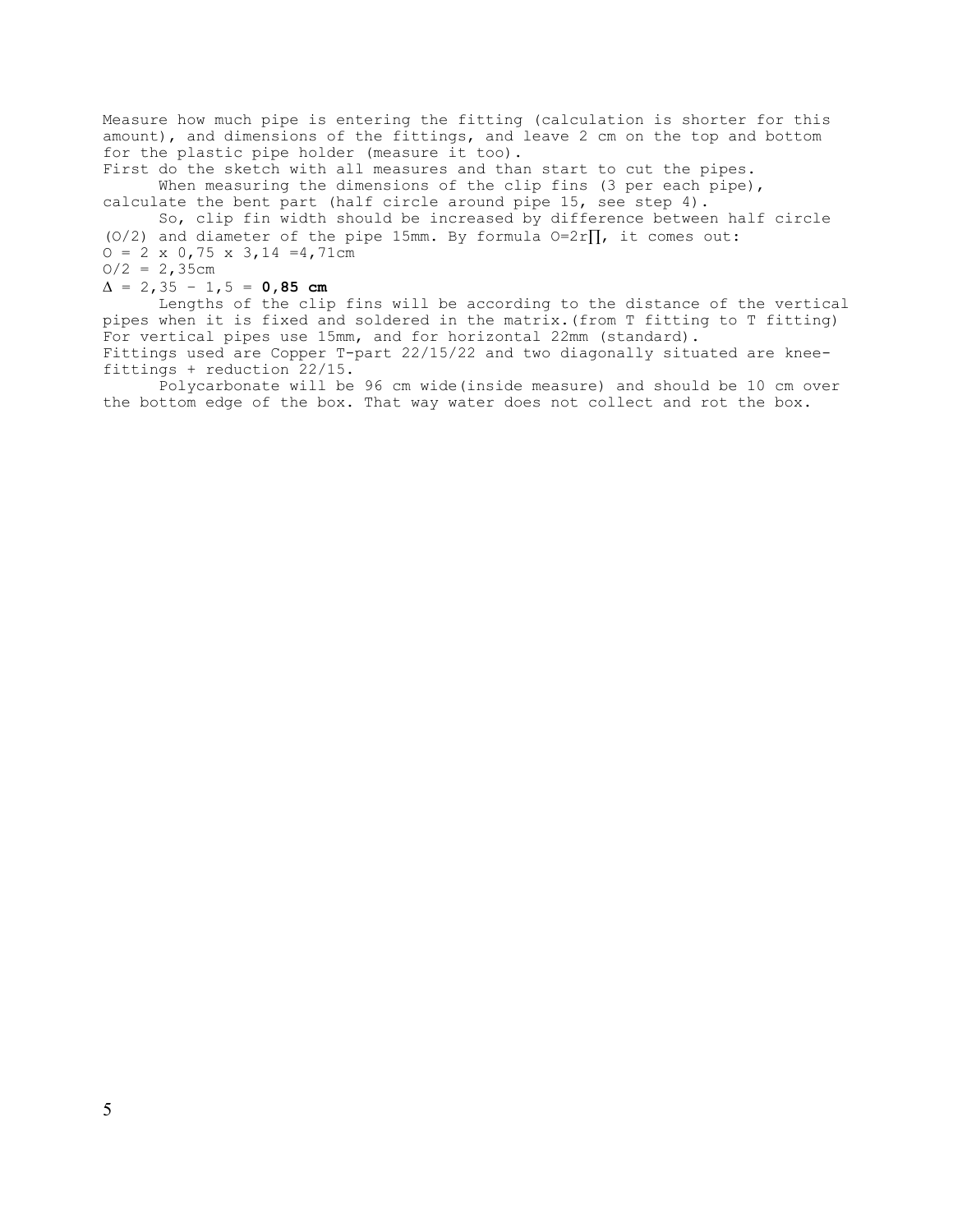

**Picture 4. Solar collector assembly**

## **Step 1**

Constructing collector box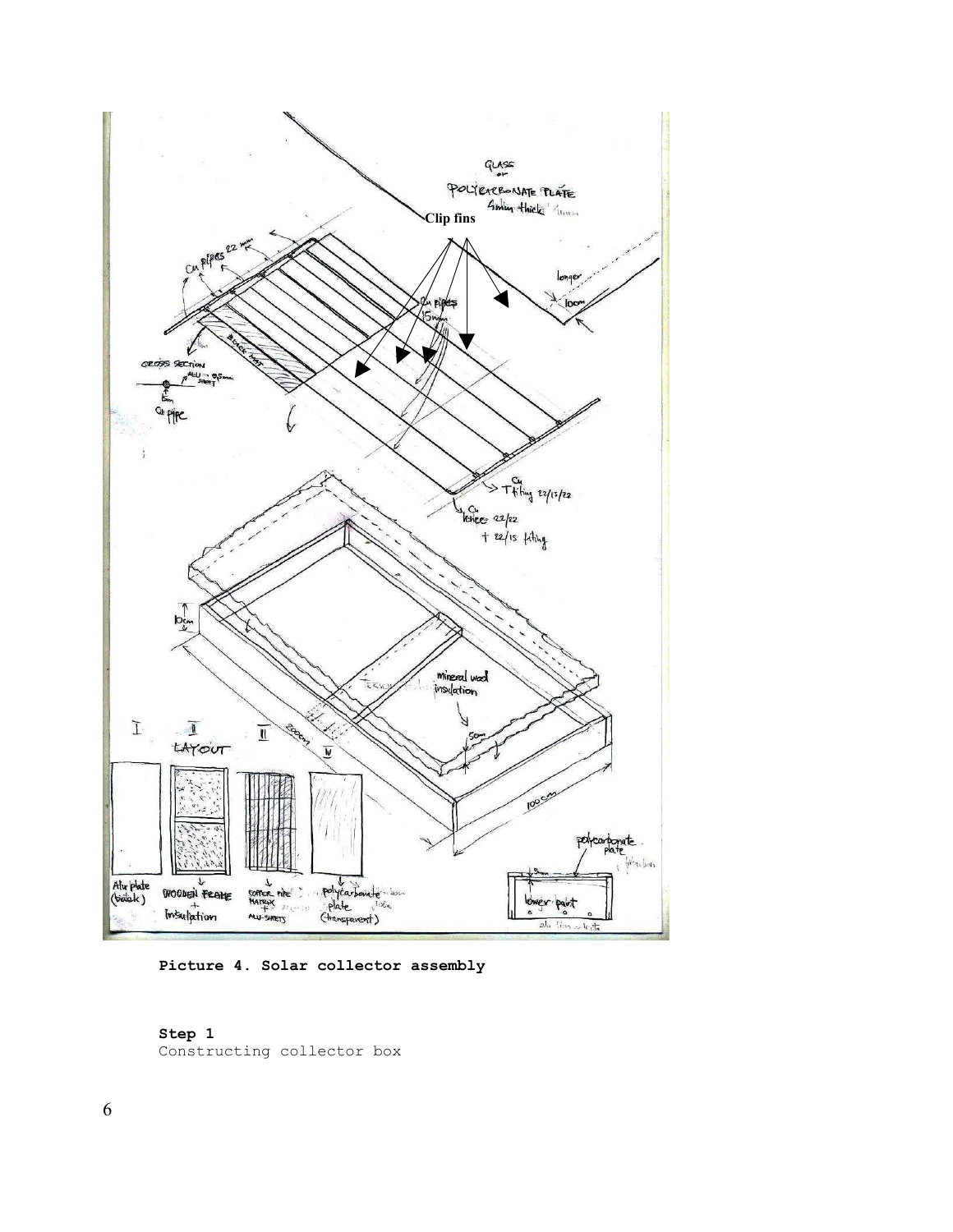Wood that you use should be flat, good quality and already prepared. Cut 2 planks 200 cm long, and 3 planks 100 cm long. Attach them in a way shorter ones will be between longer ones, and put 3rd in the middle, parallel with back of the box. Use larger screws for wood and wood glue. After that you can put  $1^{st}$  coat of wood protection paint on the box. **important:** bottom plank should be 4-5mm lower, so polycarbonate can fit. **See picture 4.**

**Step 2** Constructing copper matrix.

Cut the pipes, according to your measures. Use copper cutter. You have to cut 5 pieces of 15mm, and 10 pieces of 22mm. Pipes going in and out the matrix (22mm) should be long enough to reach 10cm out of the collector box, in order to leave space for fittings. After that it should look like on the **picture 4.**  Than you have to solder the joints. It is maybe the most difficult part for DIYers. Try to do it with somebody who is experienced, (plumbers usually know it!). Once you try, it goes relatively well. After the soldering, check if the matrix is waterproof, pour the water in one side of it and check carefully every joint.

Soldered joints will look like on the picture 5.



**Picture 5.**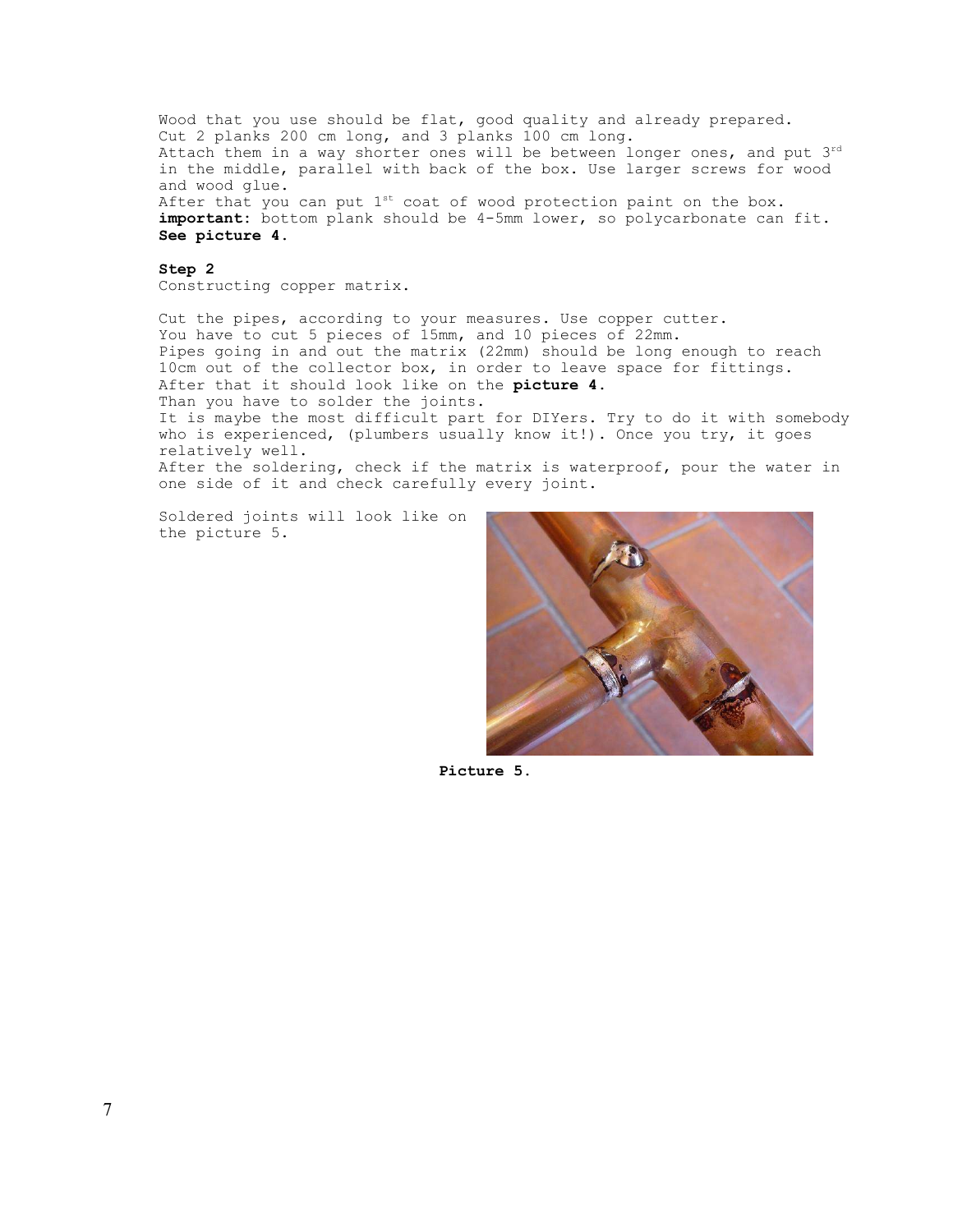**Step 3** Making alu clip-fins

You can find aluminum sheet in 2x1m dimensions, 0, 5mm thin, and it should be just enough for the clip fins. After calculating dimensions of the clip fins, mark it on the sheet, and cut it with scissors. You need 15 clip fins. Than put fin on the middle of the the bending tool (mark the center line along the fin), and press it with copper pipe attached to piece of wood. See **picture 3.** Good rubber hammer will make lot of noise :) , and bend the alu fin fast. After the bending profile should look something like this.



#### **Step 4**

Attaching clip fins

As said before, you will have 3 fins per vertical pipe, total of 15, so fins should be placed that way on the matrix. They will probably be too loose on the pipes and one of the way to fix them is to cut small pieces of alu sheet 2x5 cm approx. (you will have some leftover) and rivet each fin with 2 pieces. First drill 4 holes on each fin(4mm drill), in the middle of red dashed marked areas (on each side of the pipe channel). That will be places for small alu strips. See below.



Than drill a hole for the rivet on the one side of the small piece. After riveting the one side, drill the hole through other side and

rivet it. Use riveting hand tool and rivets small enough to hold firmly. Good and firmly attached fins on the pipe will allow proper heat conduction. There is profile view below.

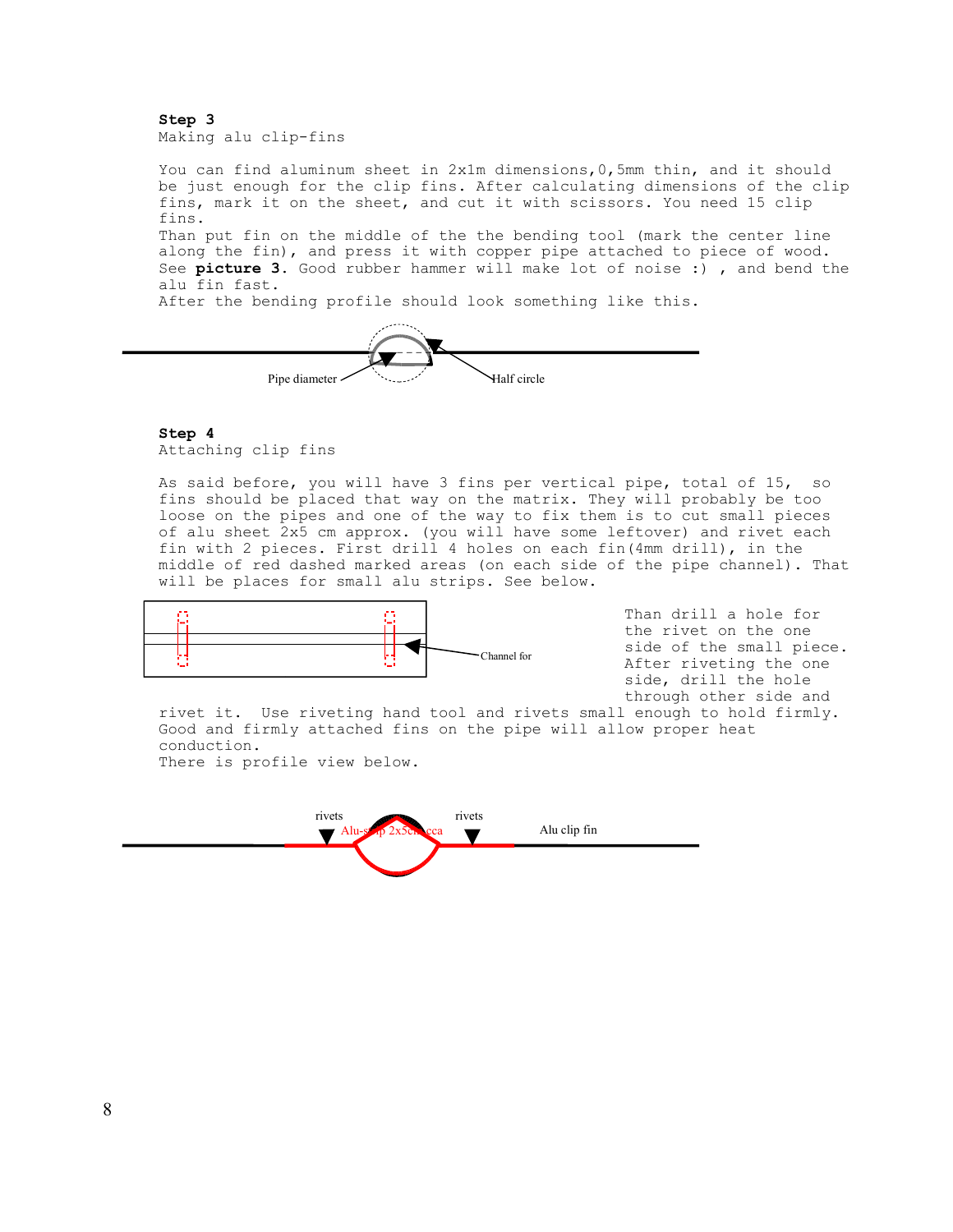After constructing whole matrix you can paint top side with metal primer and leave it to dry (3-4 hours) and than paint it (1 or 2 coats) with black mat color for metal, resistant to heat.



**Picture 6.** Completed copper matrix with attached clip fins.

## **Step 5.**

Attaching back side

While the paint is drying, you can put back side of the collector box. Attach aluminum sheet (2x1m, 0,5mm) to the wood frame using smaller screws. If the plate is bit bigger, you can bend it around edges with hammer.



#### **Picture 7.**

#### **Step 6.** Insulation

When you have the back of the box you can put insulation in.

Insulation used is mineral wool, but if you can find more environmentally friendly/recycled materials such as coconut-fiber or cellulose based insulation use it. Dimensions will be like inside of the box, so cut mineral wool if needed. You can find pieces of 100x50cm, 5cm thick.

Than put thin aluminum foil on the insulation and fix it with staples.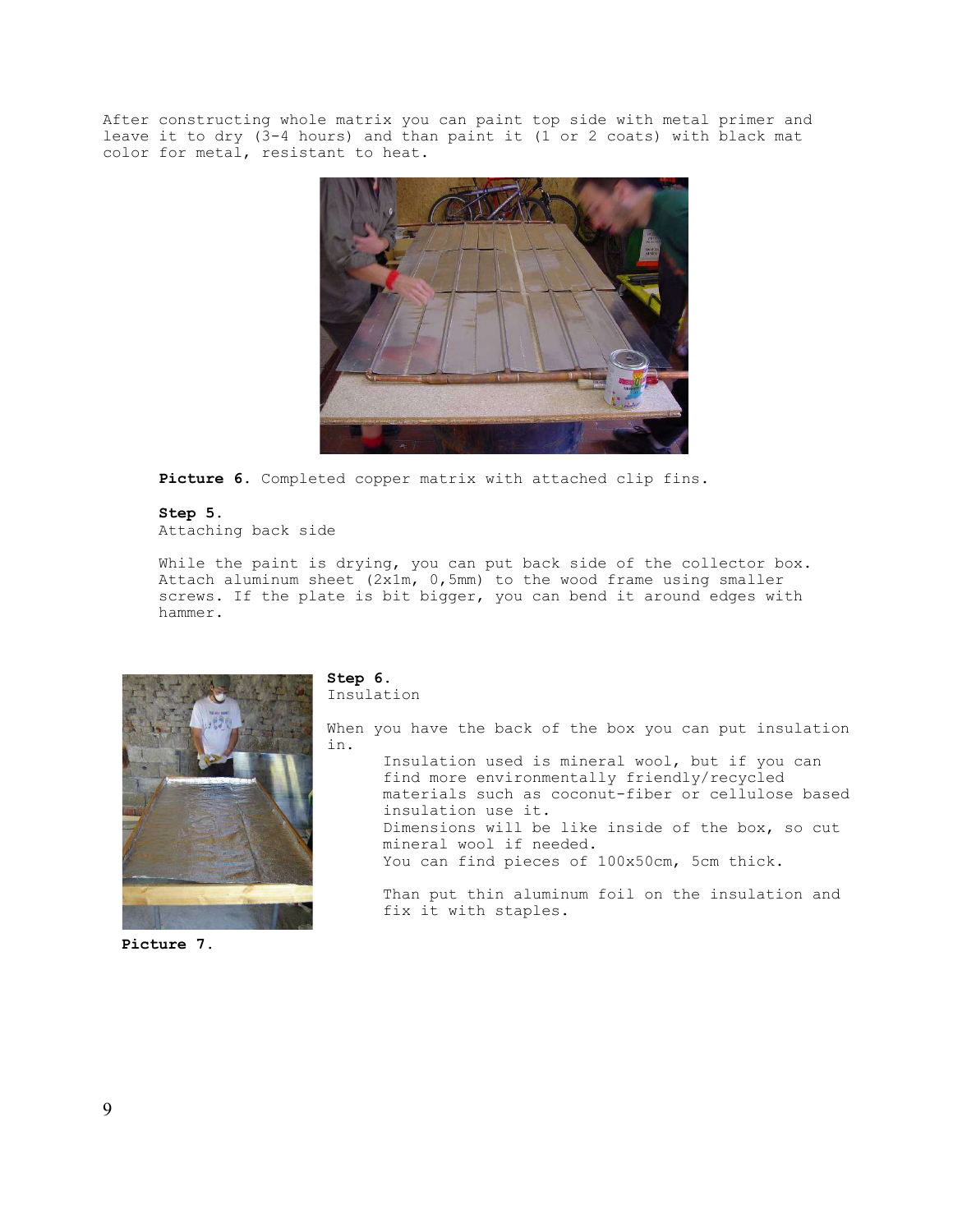#### **Step 7.**

Assembling matrix to collector box

At this stage you should have box with insulation and copper matrix with clip fins painted black. They have to be attached together. Put matrix on the box and mark place where you will cut wood and drill hole. If your calculations were right, matrix with fins will fit in the box and you will have 2cm spacing on top and bottom for the plastic holders.



On the one side drill 22mm hole for the entering pipe and on the diagonally opposite drill same hole and than cut cone piece of wood to lay the exiting pipe (it can be vice versa). After fixing the matrix with plastic pipe holders, put wood cone piece back and glue it with wood glue and sawdust mixture.

You can also seal other side with glue+sawdust.

Matrix should be placed between insulation and polycarbonate and ideally should not touch any.

*Wood cone piece first cut than put back and glued*

**Step 8.** Putting polycarbonate sheet

**Picture 8.**

In order to put polycarbonate sheet, support beadings should be fixed to inner side of the box. Attach it with small screws that way from the top edge of wood box to the beading there is 4mm (thickness of the PC sheet).



You can put PC sheet now, and remember to leave approx. 10 cm overhang on the bottom, for rain not to enter the box.

Than put top beading (200x3x0,7 cm) along the longer sides and on the shorter side put only the top one. Attach it with smaller screws, and put silicon mastic between PC sheet and top beading. That way you will close the collector. Make sure that you paint top beadings with wood protection paint at least once before attaching, and after it paint all wood once again.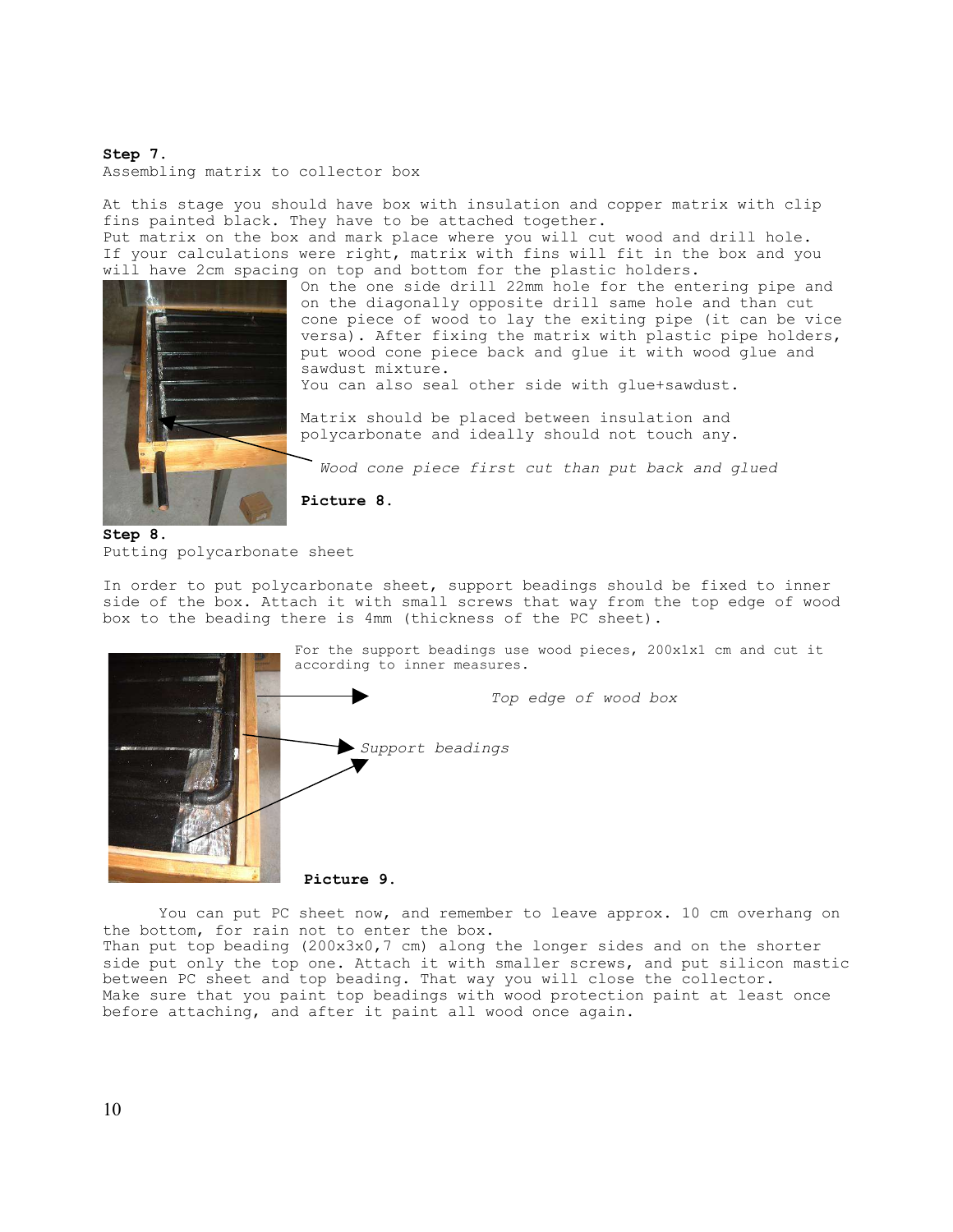

Picture 10. Fixing top beading with small screws.

Finnaly, your collector is ready to install!

There is drawing how you should connect it to water reservoir and thermosyphone system.

Most of the pipes used here are plastic water hoses, except one that goes up from collector to reservoir.(very hot water in sunny conditions). Fittings are regular plumber messing fittings. "Holender" fittings used are simple to assemble and disassemble. Reservoir is HDPE for potable water, 150-200 liters. The water inside the reservoir is not under pressure so plastic one is good choice.

Valve with float bowl is one usually used in older toilet water tanks. It is self-requlated, so when the level of water in the reservoir during shower is falling, float bowl will fall to and open the valve to feed new water. Be sure that water pressure on the valve is not too high.

Of course remember to face your small solar water heater to Sun side (South on the North hemisphere), and enjoy warm shower.

Materials needed for this system are: 1) messing fittings ( x 3): consisting of: - inside thread piece (15mm to 1/2 inch) - outside thread piece (1/2 inch to water hose) - rubber plate - metal plate 2) "holender" fittings for 22mm pipe ( x 2) 3) mixing valve for plastic hoses 4) one way valve for water 5) metal holders for hoses 6) "toilet" valve with float bowl 7) Y-part, plastic 8) shower tap 9) copper pipe 15mm 10) knee fittings; 15mm and 22mm 11) metal hose holders (10 pieces) 12) HDPE (High Density PolyEtilen) reservoir 150-200 litres 13) plastic water hose